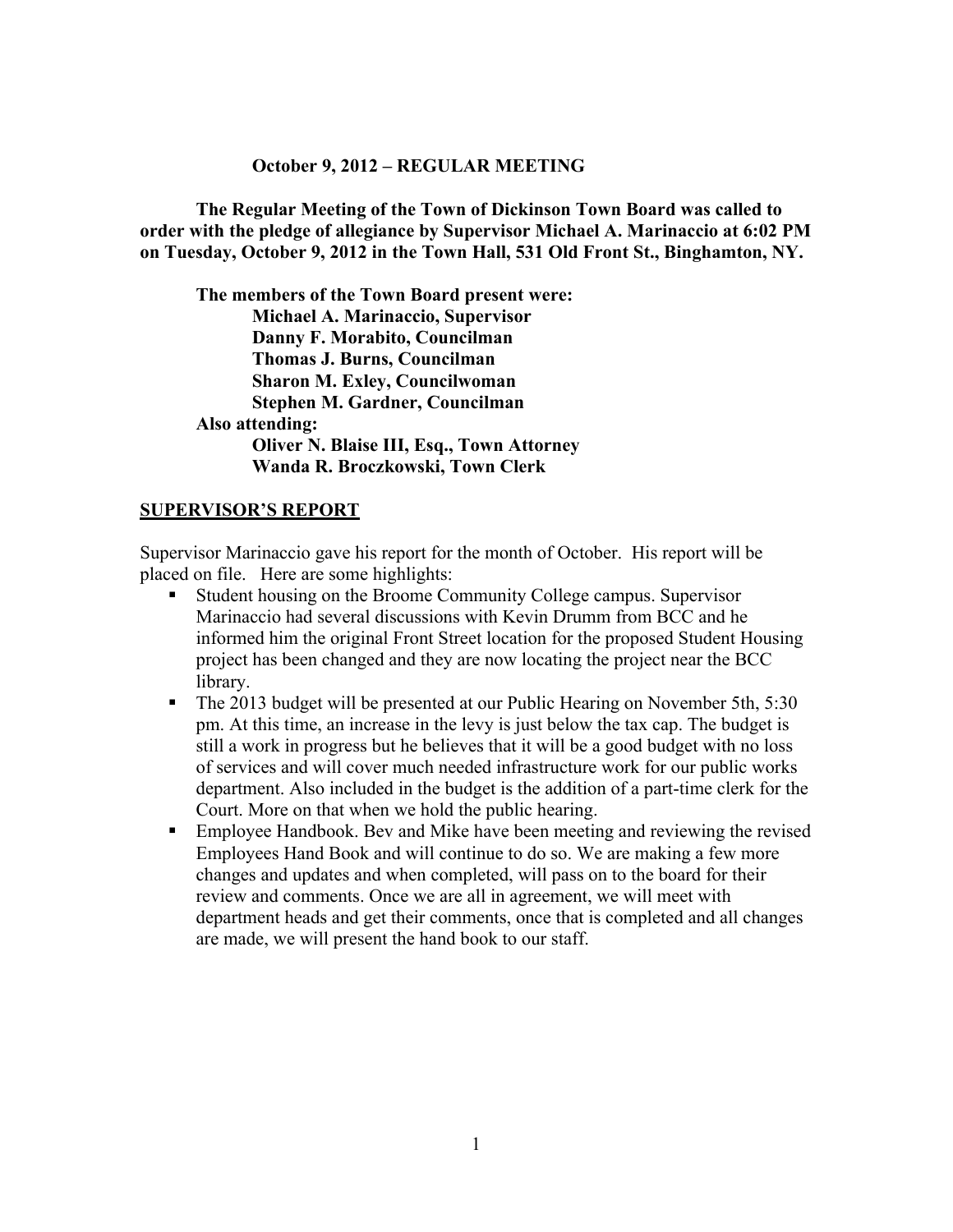- Sales Tax. Mike met with Debbie Preston and her staff last week to discuss the sales tax formula. As of today, the county will begin to change the formula in steps until we are back to the 50/50 split. This process begins in 2013 and we should see an increase in revenue.
- The next association of Towns  $&$  Villages meeting is scheduled for Thursday, November 1, location to be at McGirk's. The guest speaker will be the new executive Director of the NY Association of Towns.
- The Supervisor attended the breakfast meeting sponsored by the Chamber on September 13 at the Riverwalk Hotel to discuss issues that affect the Greater Binghamton economy. Guests included Andrew Kennedy, from Governor Cuomo's office who is the Asst. Secretary for Economic Development; Ken Kamlet, attorney from HHK, who will discuss the TIF Program (Tax Increment Financing), and Ryan McAllister, Senior Counsel, NYS Senate. The meeting was interesting but it seems that the TIF Program will not have any impact on our town.
- Bev Wike and Mike attended a  $\frac{1}{2}$  day Law Seminar sponsored by Coughlin & Gerhart. This was a very informative seminar which covered Labor & Employment Law.
- In regard to the smoking issue with BCC, Mike has met with the BCC President and his staff once again voicing our serious concerns about students, teachers and others gathering in our Chenango Shores neighborhood to smoke due to the No Smoking Policy on Campus at BCC. He had been asked to write a letter illustrating our concerns and send it to the BCC Trustees. That was done and I am waiting for a reply or a plan of action from the Trustees to mitigate this issue.
- Coughlin  $\&$  Gerhart is once again conducting the Annual Municipal Law seminar which is scheduled for Saturday, November 3 with registration starting at 8:30 am. The program will be from 9 am to 12 noon. I encourage everyone, town board, planning & zoning, town clerk, budget officer, etc. to attend this seminar. Please pre-register before October 24.
- We recently received a notice of resignation from Dianne Brutvan, assistant to the Town Assessor. Dianne's last day is November 30. Dave Hamlin has conducted an interview and is recommending that we hire Susan Cerretani, a resident of the town, to replace Dianne. This is a part time position. Dave also requests that Susan start around November 6, 2 days per week, to work with Dave and Dianne for training purposes. The hourly rate will remain the same. I will ask for board approval during our business portion of this meeting.
- NYSEG is performing tree trimming along its right away along the hill behind us and along Sunrise Terrace.
- There were two (2) NYSEG warning letters issued due to unpaid accounts.
- There were six  $(6)$  Code Violations issued and four  $(4)$  of those were vehicles openly stored without license plates.
- Dog Control Officer's report has not been submitted yet for August and September.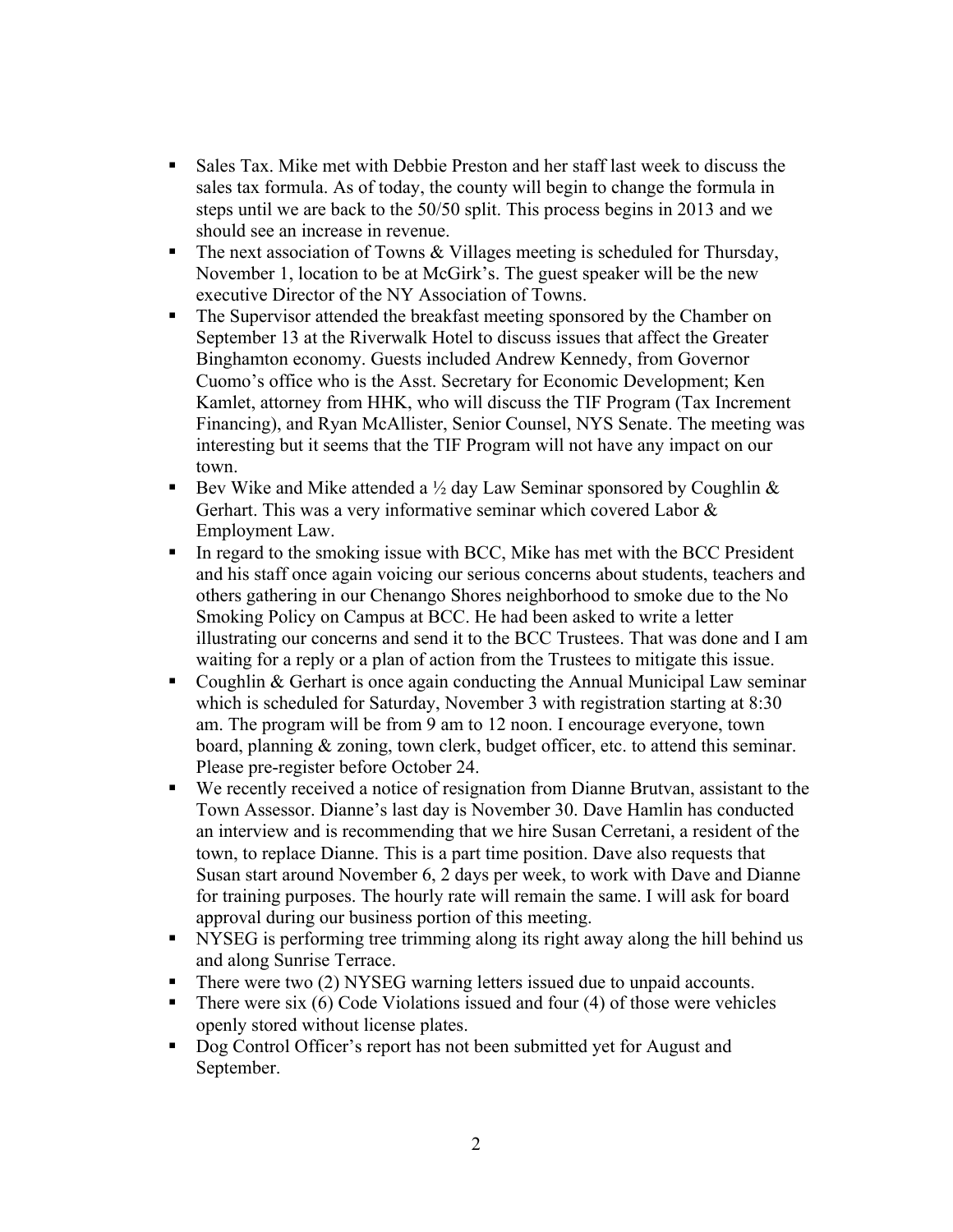# **PUBLIC COMMENT**

*Residents reported how the BCC smoking policy was affecting their neighborhood:*

One of the residents wanted to know about the content of the BCC smoking policy letter that Supervisor Marinaccio sent to the Board of Trustees.

Supervisor Marinaccio included: Quality of life, butts, loitering. We recognize smokers have rights as well as the residents of the Town. Since the College Board created the problem we request they resolve the issue with their staff and student body. One resident who lives across the street reported it was a frequent occurrence for brush fires on campus summoning the campus fire service and janitors. Also, there are four (4) houses touching the area and that they are all elderly or single residents who are affected. Residents of the Town are encouraged to voice their complaints by sending their own personal letters of concern and to be sure to copy the trustees of the college.

# **APPROVAL OF MINUTES**

On a motion by Councilwoman Exley seconded by Councilman Gardner to approve the Work Session and Regular Meeting Minutes of September 10, 2012. All in favor. Vote -5 Ayes, Nays-0.

# **ABSTRACT #10**

Abstract Summary of Audited Vouchers for Funds in the amount of \$274,818.85. On Motion from Councilman Morabito, seconded by Councilman Burns to approve. Vote Ayes – 5, Nays – 0.

Supervisor Marinaccio voting Aye Councilman Morabito Aye Councilman Burns voting Aye Councilwoman Exley voting Aye Councilman Gardner voting Aye Unanimously passed and noted as duly adopted.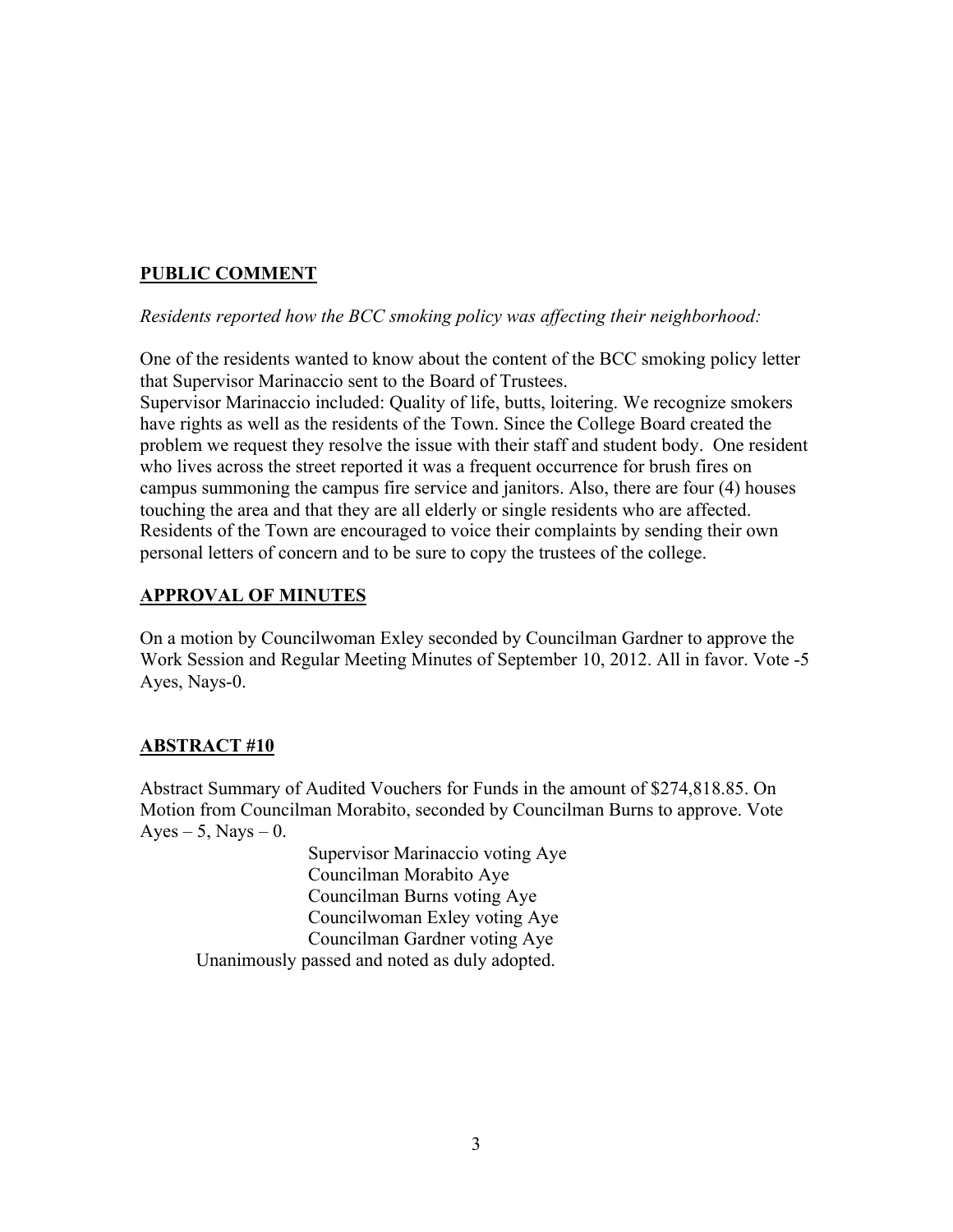## **ATTORNEY**

#### **RESOLUTION 2012-36**

The following Resolution was offered by Councilman Morabito, who moved its adoption, seconded by Councilwoman Exley to wit:

BE IT RESOLVED, by the Town Board of the Town of Dickinson, Broome County, New York as follows:

**Approving an application for Justice Court assistance program grant which includes software, furniture and office equipment.**

 The question of adoption of the foregoing Resolution was duly put to a vote on roll call which resulted as follows: All in favor. Vote  $Ayes - 5$ , Nays  $- 0$ .

> Supervisor Marinaccio voting Aye Councilman Morabito voting Aye Councilman Burns voting Aye Councilwoman Exley voting Aye Councilman Gardner voting Aye

All in favor: Resolution attached.

### **PUBLIC HEARING(S) SET**

*Several Public Hearings need to be scheduled for next year's budget, water and sewer rates, and the sewer regulations. One motion was made setting public hearings by Councilman Gardner and Councilwoman Exley to proceed. An amended motion setting the time(s) for the hearings was made by Councilman Gardner and Councilwoman Exley. All in favor.*

#### **2013 BUDGET**

Monday, November  $5<sup>th</sup>$  at 5:30 PM

#### **REVISION WATER AND SEWER RATES**

Monday, November  $5<sup>th</sup>$  at 5:35 PM

#### **IMPLEMENTATION OF SEWER REGULATION RATES**

Monday, November 5<sup>th</sup> at 5:40 PM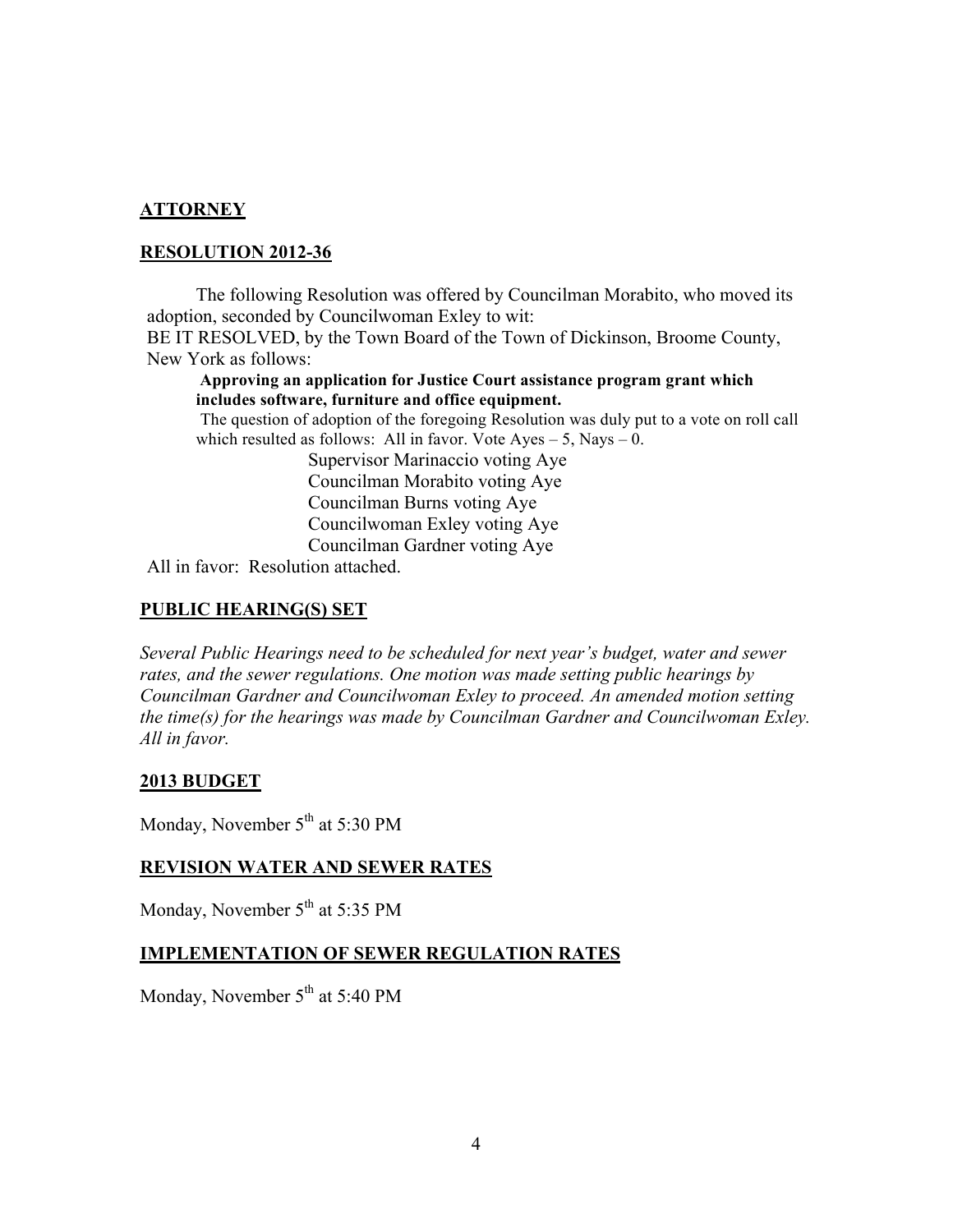# **PROPOPERTY NUISANCE LOCAL LAW DISCUSSION**

Supervisor Marinaccio requested we wait on this, he feels there is more research to be done before we proceed with the public hearing to finalize as law.

### **RESOLUTION 2012-37 34/36 NORTH BROAD STREET**

The following Resolution was offered by Councilman Gardner, who moved its adoption, seconded by Councilman Burns to wit: BE IT RESOLVED, by the Town Board of the Town of Dickinson, Broome County, New York as follows:

**Authorizing Supervisor to sign documents transferring ownership of 34 & 36 North Broome Street to the Town.**

 The question of adoption of the foregoing Resolution was duly put to a vote on roll call which resulted as follows: All in favor. Vote  $Ayes - 5$ , Nays  $- 0$ .

Supervisor Marinaccio voting Aye Councilman Morabito voting Aye Councilman Burns voting Aye Councilwoman Exley voting Aye Councilman Gardner voting Aye

All in favor. Once the deed is recorded we will get the updated demolition quotes and award the contract. Status to be reviewed further in November.

# **CELL TOWER LOCAL LAW**

The FCC earlier this year revised its regulation of approval on cell tower sites and we must update our local code to upgrade cell towers to meet the federal criteria which streamlines the process. Steve Rafferty advised that our current law requires upgrades to be performed with a special permit. The only one we have is located on Glenwood Road and has already been upgraded several times. We may not need to do anything for code changes as our current law may already comply with federal changes. Attorney Blaise to review further.

# **RESTRICTING ANIMAL OWNERSHIP IN THE TOWN**

Regarding a resident's inquiry, to purchase two (2) African Pigmy Hedge Hogs. The code was reviewed and there was nothing about our code of limiting or restricting exotic pet ownership. The discussion brought us to "Is there a state law on these items?" Food for thought.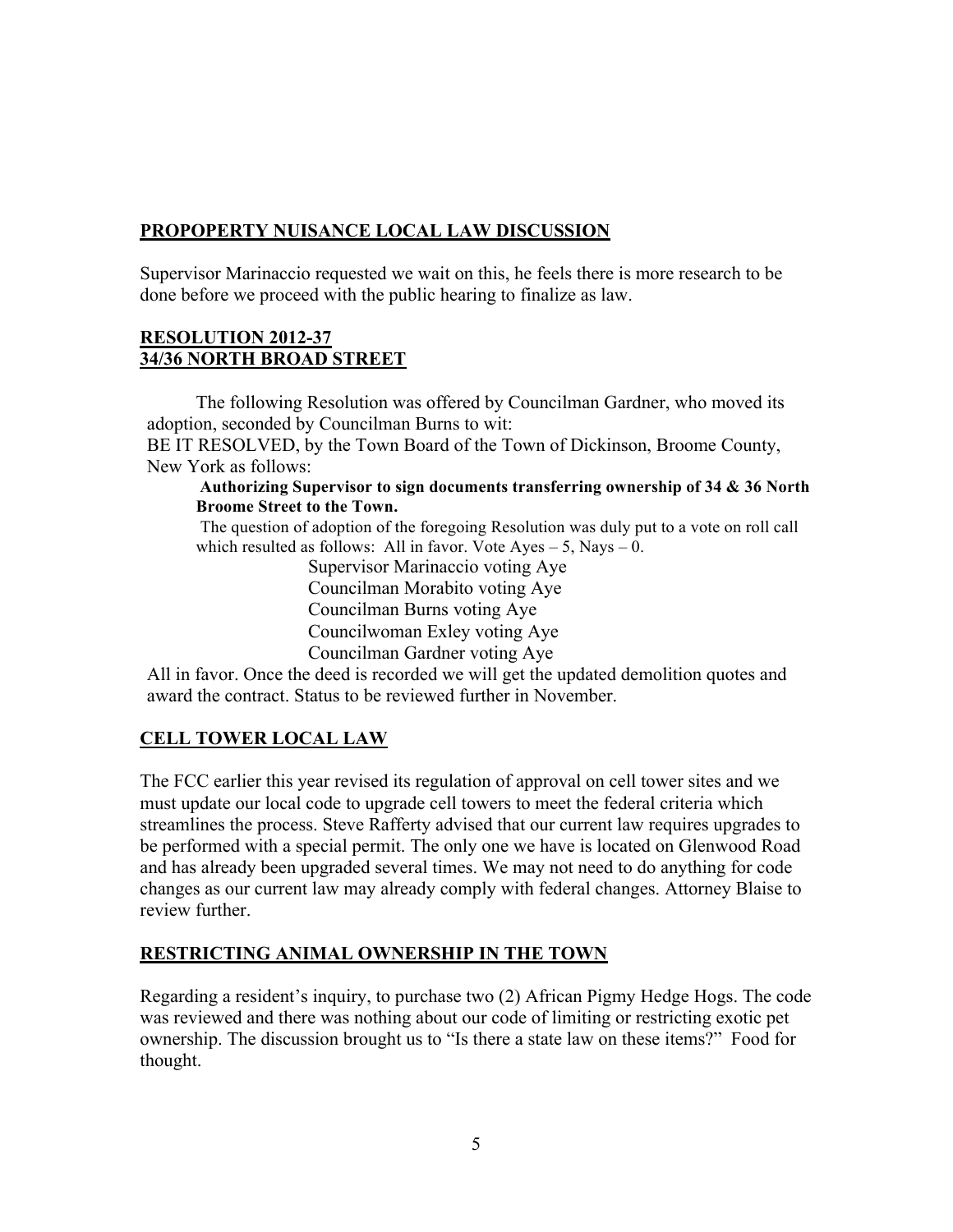# **DEFINITION OF EDUCATIONAL AND RELIGIOUS USES IN R-1 ZONE**

No further comments have been heard on the educational and religious definitions from the residents' committee. It was a scaled down model of the Hempstead zoning law. The committee now is waiting to hear back from us. Next step is to submit to the County for 239 review. We will look for comments from the Planning and Zoning Boards by the November Work Session, then need to hold a public hearing before Town Board. (Town Clerk will resend.)

#### **ASSESSOR**

Approval is required to name a replacement to the Assistant to the Assessor to hire Susan Cerretani. Councilman Burns commented the Assessor, Dave Hamlin recommends her and we should go with his recommendation.

On a motion by Councilman Morabito seconded by Councilman Burns to approve Mr. Hamlin's recommendation. All in favor. Vote  $Ayes - 5$ , Nays  $- 0$ . Supervisor Marinaccio voting Aye Councilman Morabito voting Aye Councilman Burns voting Aye Councilwoman Exley voting Aye Councilman Gardner voting Aye

All in favor.

### **FOIL REQUEST FOR 556 OLD FRONT STREET**

A FOIL was filed requesting copies of Code documents and records of 556 Old Front Street, next to **Foland's Lumber**. This is zoned as C-2. There is a law suit by the tenant against the owner. Code Enforcement Officer Rafferty went back to records of 1969 when the first ever permit was issued in the Town of Dickinson for the years 1968-1969. Prior to this, the Town used State regulations. It was unclear of what their attorney was requesting. Was the TOD first resolution with a uniform code (statutory law of 1983) a state code? Per attorney Blaise the Code Enforcement and the Town Clerk is to send them a chart of the C-2 code.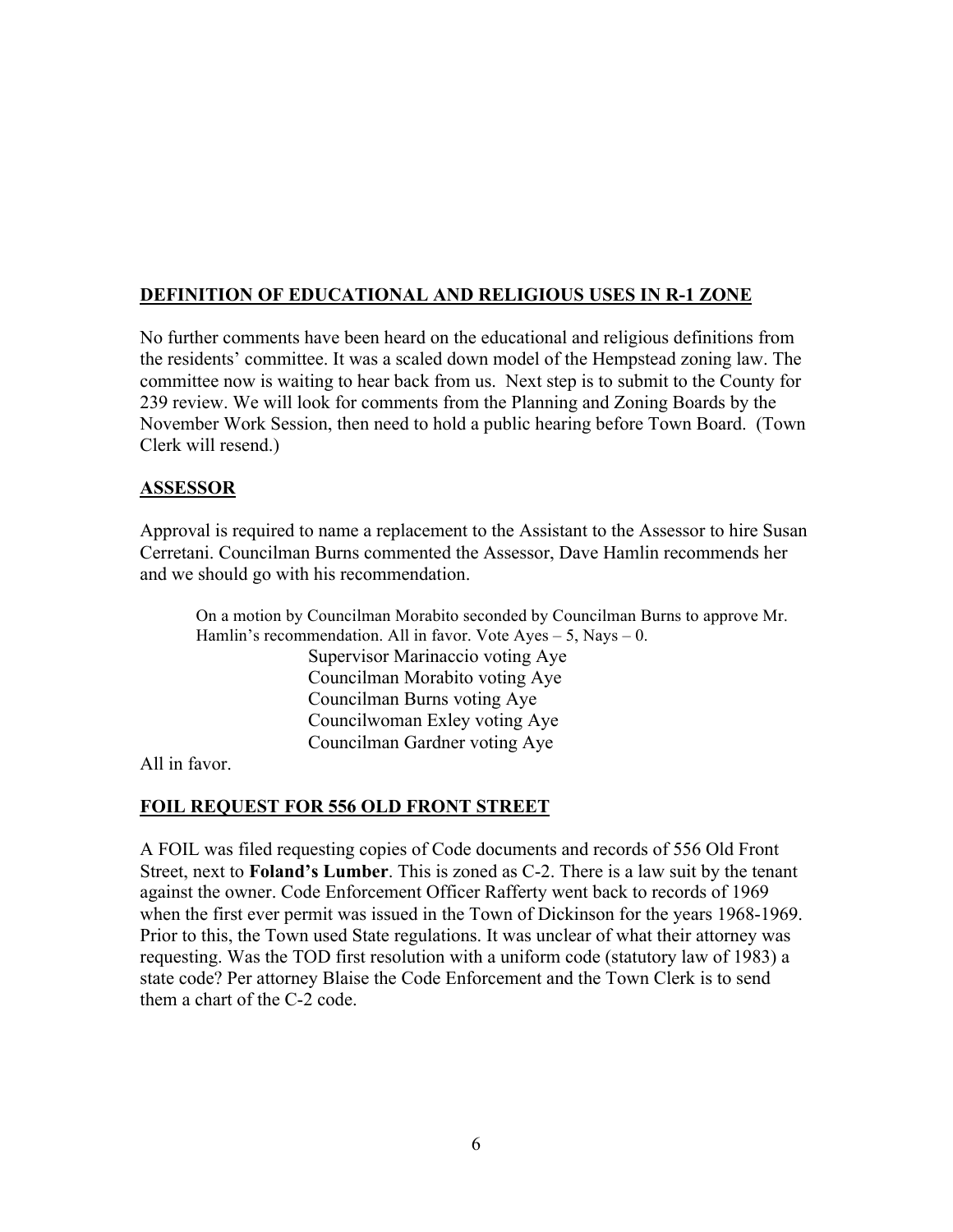## **CHAIR**

## **INTERMUNICIPAL COOPERATION AGREEMENT – SEWAGE DISPOSAL SERVICES UPDATE**

Ron Lake, Engineer for the Town is not here this evening to review the sewage rates with the Board. We are looking for some reimbursement from other municipalities using the Town's sewer lines.

### **BUDGET**

Very little changed for the 2013 budget from the preliminary budget.

### **COMMITTEE REPORTS:**

### **PUBLIC WORKS – WATER DEPARTMENT & HIGHWAY DEPARTMENT**

- 1. Joel Kie reported leaf pick-up will begin the week of October  $15<sup>th</sup>$ .
- 2. Bigelow Street will be paved by the City of Binghamton. The town will assist them with it next week.
- 3. On the corner of Iris and Terrace Drive a resident reported the side of their garage was hit by a chunk of cement the size of a rock. This is approximately 150 feet from the road. It seems impossible this could have been the case. Joel will take a look at the resident's garage.
- 4. Joel Kie and Rick Vavra will go to Cortland to get their water license the week of October  $22 - 26<sup>th</sup>$ . Danny Miller is out with a foot injury. The board made a decision to have them obtain their licensing to handle the water department in his absence.

### **PLANNING BOARD**

The Planning Board welcomes Dave Hamburg as a replacement for Thomas Gray. Patrick Doyle, Chair is currently updating the Town Comprehensive Plan which was last updated 10 years ago. It will include working on updating the population changes, zone, Broome Community College flooding, proposed Interstate 86 upgrade and the definition(s) of Educational and Religious uses in an R-1 zone.

#### **ZONING BOARD**

None

### **CODE ENFORCEMENT**

None